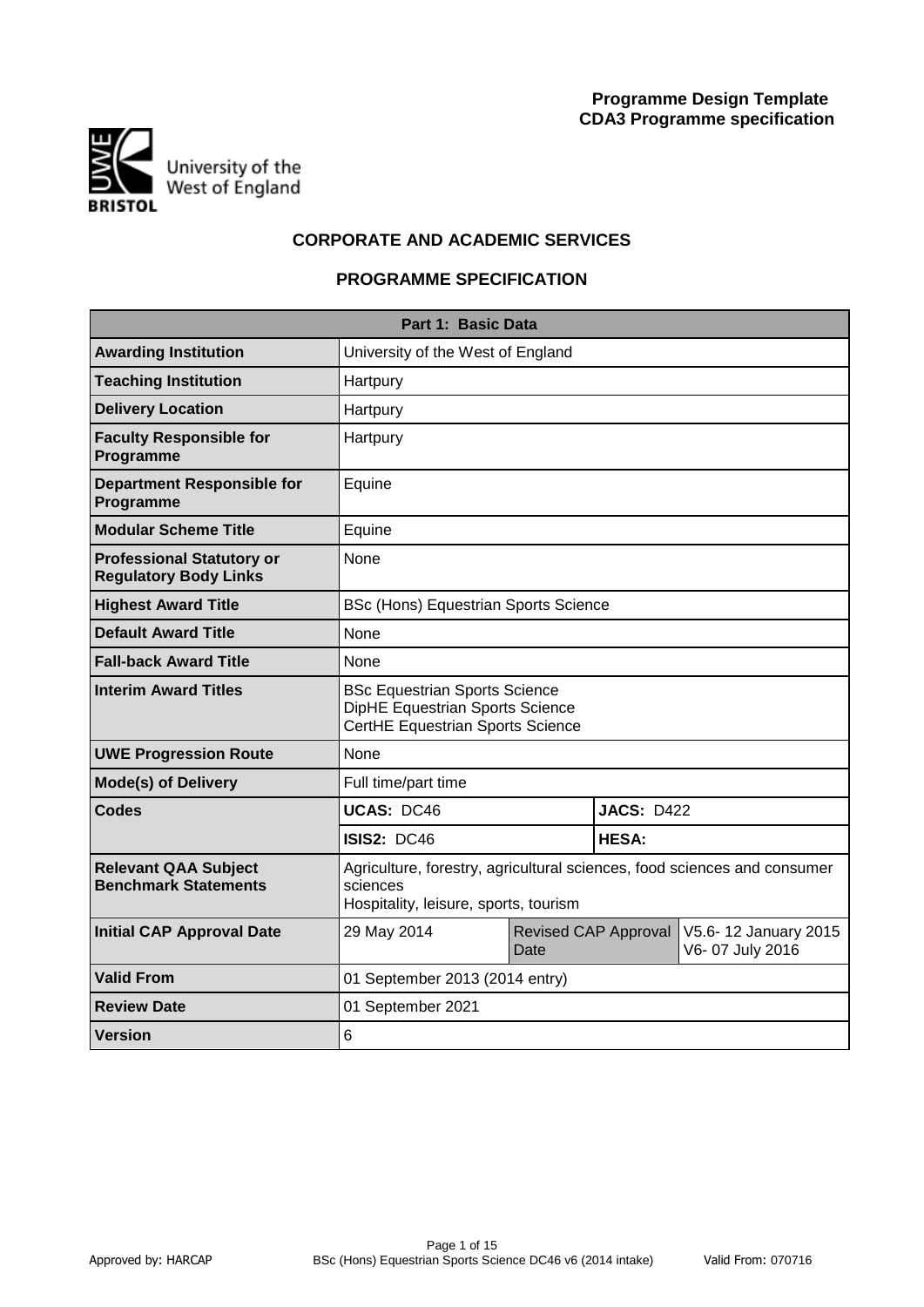# **Part 2: Educational Aims of the Programme**

The Equestrian Sports Science programme is a three year full time degree which offers students a unique opportunity to investigate both the human and equine athlete, and enhance their career prospects, fully supported by reputable staff and facilities. This programme will deliver focused and specialist study concentrating on both the horses and the riders performance.

## **General aims:**

The programme will enable students to:

- 1 Develop a knowledge and understanding of equestrian and interdisciplinary sport and exercise concepts theories and approaches.
- 2 Develop an understanding of the scientific principles that govern biological, physical, sociological stressors in an equestrian sports context.
- 3 Provide an applied science programme of study in the field of equine science and sports science underpinned by staff research, consultancy and scholarship.
- 4 Provide an opportunity for undergraduate students to develop and realise their potential.
- 5 Enable students to develop their capacity for critical analytical thought.
- 6 Enable students to develop transferable skills.
- 7 Prepare students for employment and/or further research.
- 8 Provide a highly scientific programme that conforms to University requirements on quality assurance, management and enhancement.

## **Specific aims:**

The specific aims of the programme are to:

- 1 Enable students to develop in depth subject specific knowledge to understand the multidisciplinary area of sports science and apply these principles to equestrian sports.
- 2 Enable students to become involved in new and developing areas of research relating to sports performance and the equestrian athlete.
- 3 Familiarise students with the physical resources and techniques necessary for appraisal and interaction of equine and human athletic performance.
- 4 Demonstrate investigative skills necessary to undertake independent investigations in the area of equestrian sports sciences.

Programme requirements for the purpose of Higher Education Achievement Record (HEAR)

Graduates from the BSc (Hons) Equestrian Sports Science programme will have gained a thorough knowledge of multidisciplinary areas of sports science and will be able to apply this specifically in an equestrian context. From this programme, students will be able to not only apply their knowledge to the horse and rider, but also to wider sporting disciplines and will be able to progress to careers in both equestrian sports and general sporting sectors.

Students will have been required to pass core modules that contain information on human and equine anatomy and exercise physiology, nutrition, and research methods. Students will have also completed an independent scientific investigation. In addition to these core subject areas, equestrian sports science students will have undertaken modules that specifically investigate equestrian sport and the development of research on both the horse-rider and equine athletes which is unique to this programme. Optional modules include a variety of multidisciplinary subject areas such as equitation science, fitness and conditioning, human and equine therapy, and sports psychology.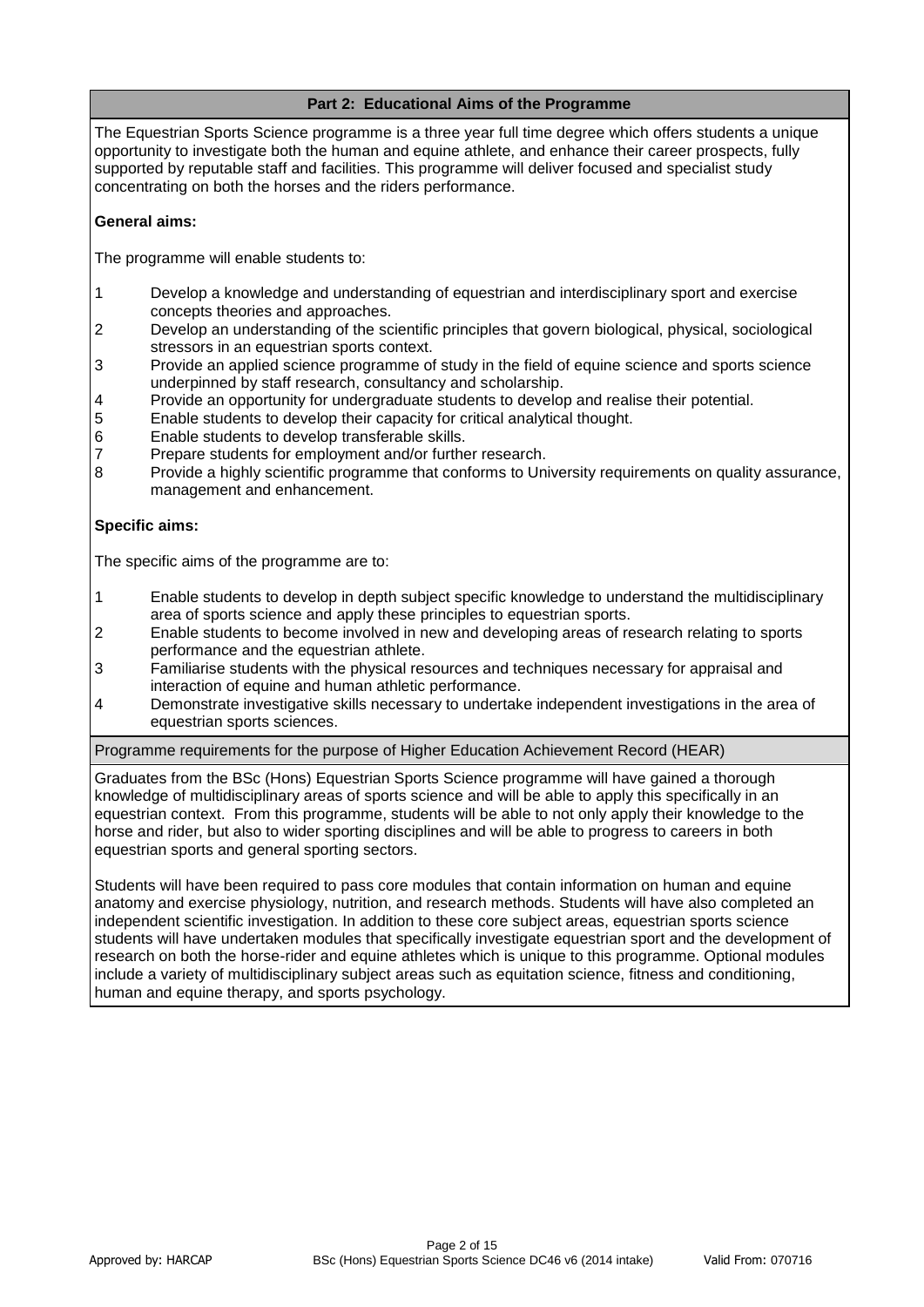|                |                                                                                                                                                                                                                                                                                                                                                                                                            |                           |                                                     |                                   |            |                                               |                         |                            |                             |                                |                     |                              |                     |                     |                            |                  |                                |                     | Part 3: Learning Outcomes of the Programme |                  |                                        |                                      |                                              |                            |                                        |                                        |                                  |                                                                |                                 |                                   |                        |                          |                                      |                                                                            |  |
|----------------|------------------------------------------------------------------------------------------------------------------------------------------------------------------------------------------------------------------------------------------------------------------------------------------------------------------------------------------------------------------------------------------------------------|---------------------------|-----------------------------------------------------|-----------------------------------|------------|-----------------------------------------------|-------------------------|----------------------------|-----------------------------|--------------------------------|---------------------|------------------------------|---------------------|---------------------|----------------------------|------------------|--------------------------------|---------------------|--------------------------------------------|------------------|----------------------------------------|--------------------------------------|----------------------------------------------|----------------------------|----------------------------------------|----------------------------------------|----------------------------------|----------------------------------------------------------------|---------------------------------|-----------------------------------|------------------------|--------------------------|--------------------------------------|----------------------------------------------------------------------------|--|
|                | The award route provides opportunities for students to develop and demonstrate knowledge and understanding, qualities,<br>skills and other attributes in the following areas:                                                                                                                                                                                                                              |                           |                                                     |                                   |            |                                               |                         |                            |                             |                                |                     |                              |                     |                     |                            |                  |                                |                     |                                            |                  |                                        |                                      |                                              |                            |                                        |                                        |                                  |                                                                |                                 |                                   |                        |                          |                                      |                                                                            |  |
|                | <b>Learning Outcomes:</b>                                                                                                                                                                                                                                                                                                                                                                                  | Equine Functional Anatomy | Sports<br>and<br>Introduction to Functional Anatomy | Introduction to Equestrian Sports | Equitation | Introduction to Sport and Exercise Psychology | <b>Animal Nutrition</b> | Equine Exercise Physiology | Horse and Rider Performance | Undergraduate Research Process | Advanced Equitation | Fitness Training and Testing | Exercise Physiology | The Injured Athlete | Soft Tissue Techniques     | Equine Nutrition | Equine Diagnostics and Therapy | Equine Biomechanics | Sport Psychology                           | Sports Nutrition | International Academic Study Portfolio | International Academic Study Project | nternational Academic Study Extended Project | Undergraduate Dissertation | Advances in Horse and Rider Performanc | Contempoary Issues in Equestrian Sport | Equine Nutrition for Performance | Applied, Sport and Exercise Physiology<br>Performance Analysis | Undergraduate Independent Study | Equine Therapy and Rehabilitation | Equine Sports Medicine | Sports Injury Assessment | Injury Prevention and Rehabilitation | Sport Psychology in Action<br>Contemporary Practice in Sports Conditioning |  |
|                | A) Knowledge and understanding of:                                                                                                                                                                                                                                                                                                                                                                         |                           |                                                     |                                   |            |                                               |                         |                            |                             |                                |                     |                              |                     |                     |                            |                  |                                |                     |                                            |                  |                                        |                                      |                                              |                            |                                        |                                        |                                  |                                                                |                                 |                                   |                        |                          |                                      |                                                                            |  |
| $\mathbf{1}$   | A working understanding, and<br>a critical awareness of<br>problems and/or new insights<br>in the arena of equestrian<br>sports science including issues<br>pertaining to professional<br>practice including core areas:<br>Human and Equine<br>Anatomy and Physiology<br>Human and Equine<br>٠<br><b>Exercise Physiology</b><br>Horse and Rider<br>Performance<br><b>Research Process</b><br>Dissertation |                           |                                                     |                                   |            |                                               |                         |                            |                             |                                |                     |                              |                     |                     |                            |                  |                                |                     |                                            |                  |                                        |                                      |                                              |                            |                                        |                                        |                                  |                                                                |                                 |                                   |                        |                          |                                      |                                                                            |  |
| $\overline{c}$ | A comprehensive<br>understanding of techniques<br>applicable to research in the<br>area of equestrian sports<br>science leading to potential<br>publication or advanced<br>scholarship                                                                                                                                                                                                                     |                           |                                                     |                                   |            |                                               |                         |                            |                             | ┊√                             |                     |                              |                     |                     |                            |                  |                                |                     |                                            |                  |                                        |                                      |                                              |                            |                                        |                                        |                                  |                                                                |                                 |                                   |                        |                          |                                      | $\sqrt{ }$                                                                 |  |
| 3              | An innovative and individual<br>approach to the application of<br>knowledge gained during the<br>programme, together with a<br>practical understanding of how<br>established techniques of<br>research and enquiry are used<br>to create and interpret<br>knowledge between equine<br>science and sports science<br>disciplines.<br>(B) Intellectual Skills                                                |                           |                                                     |                                   |            |                                               |                         |                            |                             |                                |                     |                              |                     |                     |                            |                  |                                |                     |                                            |                  |                                        |                                      | $\sqrt{}$                                    |                            |                                        |                                        |                                  |                                                                |                                 |                                   |                        |                          | ÷ν                                   | $\sqrt{ }$                                                                 |  |
|                | Seek, identify, describe and                                                                                                                                                                                                                                                                                                                                                                               |                           |                                                     |                                   |            |                                               |                         |                            |                             |                                |                     |                              |                     |                     |                            |                  |                                |                     |                                            |                  |                                        |                                      |                                              |                            |                                        |                                        |                                  |                                                                |                                 |                                   |                        |                          |                                      | $\sqrt{ }$                                                                 |  |
|                | interpret appropriate<br>information relating to human<br>and equine sports science.                                                                                                                                                                                                                                                                                                                       |                           |                                                     |                                   |            |                                               |                         |                            |                             |                                |                     |                              |                     |                     |                            |                  |                                |                     |                                            |                  |                                        |                                      |                                              |                            |                                        |                                        |                                  |                                                                |                                 |                                   |                        |                          |                                      |                                                                            |  |
| 2              | Critically appraise evidence in<br>the underpinning of arguments.                                                                                                                                                                                                                                                                                                                                          |                           |                                                     |                                   |            |                                               |                         |                            | ┊√                          |                                |                     |                              |                     |                     | ┆ <b>ヽ</b> ┆ヽ┆ヽ┆ヽ┆ヽ┆ヽ┆ヽ┆ヽ┆ |                  |                                |                     |                                            |                  |                                        |                                      |                                              |                            | $\frac{1}{2}$                          | $\sqrt{ }$                             |                                  |                                                                |                                 |                                   |                        |                          |                                      |                                                                            |  |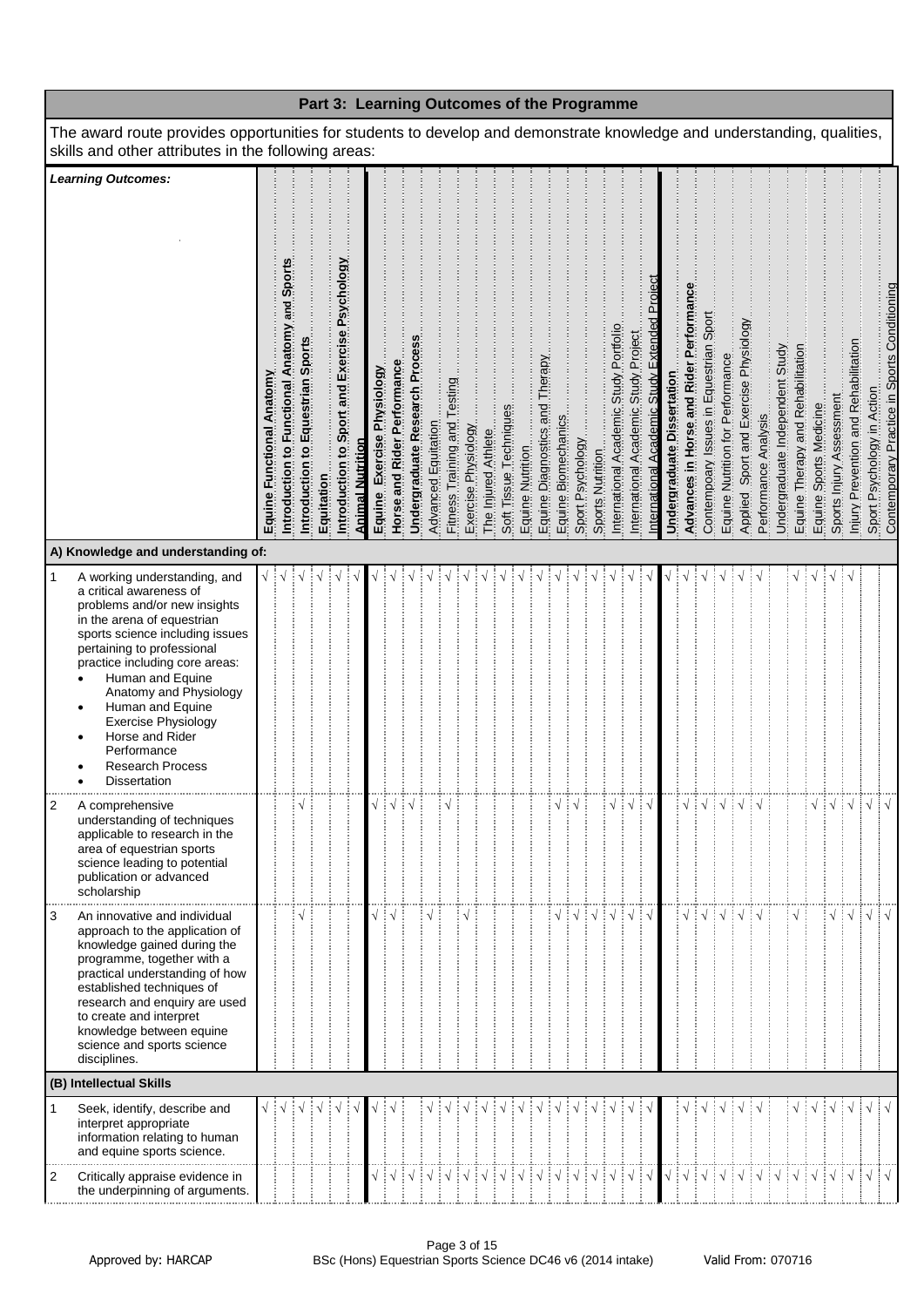|                | <b>Learning Outcomes:</b>                                                                                                                                                           |                                        |                                                |                                         |            |                                                  |                  |                                  |                                              |                             |                     |                                |                     |                     |                        |                  |                             |                            |                  |                                                         |                                                 |                                                |                                                                |                                  |                                          |                                                         |                                  |                                                 |                                                                       |                                 |                                   |                           |                             |                                         |                               |                                              |
|----------------|-------------------------------------------------------------------------------------------------------------------------------------------------------------------------------------|----------------------------------------|------------------------------------------------|-----------------------------------------|------------|--------------------------------------------------|------------------|----------------------------------|----------------------------------------------|-----------------------------|---------------------|--------------------------------|---------------------|---------------------|------------------------|------------------|-----------------------------|----------------------------|------------------|---------------------------------------------------------|-------------------------------------------------|------------------------------------------------|----------------------------------------------------------------|----------------------------------|------------------------------------------|---------------------------------------------------------|----------------------------------|-------------------------------------------------|-----------------------------------------------------------------------|---------------------------------|-----------------------------------|---------------------------|-----------------------------|-----------------------------------------|-------------------------------|----------------------------------------------|
|                |                                                                                                                                                                                     | Equine Functional Anatomy              | and Sport<br>Introduction to Functional Anatom | Spor<br>Equestrian<br>في<br>Introductio | Equitation | Sport and Exercise Psychology<br>Introduction to | Animal Nutrition | Physiology<br>Exercise<br>Equine | Rider Performance<br>$\frac{1}{2}$<br>Horse? | Undergraduate Research Proc | Advanced Equitation | esting<br>Fitness Training and | Exercise Physiology | The Injured Athlete | Soft Tissue Techniques | Equine Nutrition | herap<br>Equine Diagnostics | pue<br>Equine Biomechanics | Sport Psychology | Sports Nutrition                                        | Portfolio<br>Study<br>Academic<br>International | Project<br>Study.<br>Academic<br>International | n<br>Proj<br>Extended<br><b>Academic Study</b><br>nternational | ssertation<br>ō<br>Undergraduate | Performan<br>Advances in Horse and Rider | Contempoary Issues in Equestrian Sport                  | Equine Nutrition for Performance | Sport and Exercise Physiology<br><b>Applied</b> | Analysis<br>Performance                                               | Undergraduate Independent Study | Equine Therapy and Rehabilitation | Sports Medicine<br>Equine | Assessment<br>Sports Injury | Prevention and Rehabilitation<br>Injury | Psychology in Action<br>Sport | Contemporary Practice in Sports Conditioning |
| 3              | Apply sound and justified<br>theoretical knowledge to novel<br>situations.                                                                                                          |                                        |                                                |                                         |            |                                                  |                  |                                  |                                              |                             | $\sqrt{ }$          |                                |                     |                     | $\sqrt{ }$             | $\sqrt{ }$       |                             |                            |                  |                                                         | $\sqrt{ }$                                      |                                                |                                                                |                                  |                                          |                                                         |                                  |                                                 |                                                                       |                                 |                                   |                           | $\sqrt{}$                   | ∃√                                      | $\sqrt{}$                     | $\sqrt{ }$                                   |
| 4              | Design, critique and analyse<br>information to test a scientific<br>hypothesis relating to the field<br>of equine sports science.                                                   |                                        |                                                |                                         |            |                                                  |                  |                                  |                                              |                             |                     |                                |                     |                     |                        |                  |                             |                            |                  |                                                         |                                                 | $\sqrt{ }$                                     | ┊√                                                             |                                  |                                          |                                                         |                                  |                                                 |                                                                       |                                 |                                   |                           | √ ∔√                        |                                         | $\sqrt{ }$                    | $\sqrt{ }$                                   |
| 5              | Use statistical means to<br>support arguments and to<br>investigate theories relating to<br>equine sports science.                                                                  |                                        |                                                |                                         |            |                                                  |                  |                                  |                                              |                             |                     |                                |                     |                     |                        |                  |                             |                            |                  |                                                         |                                                 |                                                |                                                                |                                  |                                          |                                                         |                                  |                                                 |                                                                       |                                 |                                   |                           |                             | $\sqrt{ }$                              | $\sqrt{}$                     | $\sqrt{ }$                                   |
| 6              | Demonstrate confidence in<br>analysing current situations,<br>identifying strengths and<br>weaknesses and developing an<br>alternative strategy.                                    |                                        |                                                |                                         |            |                                                  |                  |                                  | $\sqrt{\frac{1}{2}}\sqrt{\frac{1}{2}}$       | ┆√                          | $\sqrt{ }$          |                                |                     |                     | $\sqrt{ }$             | $\sqrt{ }$       |                             |                            |                  | $\sqrt{ }$                                              | $\sqrt{ }$                                      | $\sqrt{ }$                                     | ं√                                                             | $\sqrt{}$                        | $\frac{1}{2}$                            | $\sqrt{ }$                                              |                                  |                                                 |                                                                       | $\sqrt{ }$                      | $\sqrt{}$                         |                           | $\sqrt{2}$                  |                                         | $\sqrt{}$                     |                                              |
| 7              | Debate and analyse key issues<br>within equestrian sports<br>science in relation to advances<br>on fundamental principles,<br>using evidence to support the<br>analysis.            |                                        |                                                |                                         |            |                                                  |                  |                                  | N                                            |                             |                     |                                |                     |                     |                        |                  |                             |                            |                  |                                                         | $\sqrt{}$                                       | ‡√                                             | ∶√                                                             |                                  | $\sqrt{}$                                |                                                         |                                  |                                                 |                                                                       |                                 |                                   |                           |                             |                                         |                               |                                              |
|                | (C) Subject/Professional/Practical Skills                                                                                                                                           |                                        |                                                |                                         |            |                                                  |                  |                                  |                                              |                             |                     |                                |                     |                     |                        |                  |                             |                            |                  |                                                         |                                                 |                                                |                                                                |                                  |                                          |                                                         |                                  |                                                 |                                                                       |                                 |                                   |                           |                             |                                         |                               |                                              |
| $\mathbf{1}$   | Discuss the key principles<br>relating to human and equine<br>functional anatomy.                                                                                                   | $\sqrt{\frac{1}{2}}\sqrt{\frac{1}{2}}$ |                                                |                                         |            |                                                  |                  |                                  |                                              |                             |                     |                                |                     |                     |                        |                  |                             |                            |                  |                                                         |                                                 |                                                |                                                                |                                  |                                          |                                                         |                                  |                                                 |                                                                       |                                 |                                   |                           |                             |                                         |                               |                                              |
| $\overline{2}$ | Demonstrate basic skills in<br>laboratory protocols and<br>procedures.                                                                                                              | $\sqrt{ }$                             |                                                |                                         |            |                                                  |                  |                                  |                                              |                             |                     |                                |                     |                     |                        |                  |                             |                            |                  |                                                         | √ ∔√                                            | $\sqrt{ }$                                     |                                                                |                                  |                                          |                                                         |                                  |                                                 |                                                                       |                                 |                                   |                           | $\sqrt{2}$                  |                                         |                               | $\sqrt{}$                                    |
| 3              | Show evidence of<br>understanding relating to the<br>key body functions and<br>systems that can be taken<br>forward to underpin specific<br>knowledge in further areas of<br>study. | $\sqrt{ \sqrt{25}}$                    |                                                |                                         |            |                                                  |                  |                                  | √ i √                                        |                             | $\mathbf{v}$        |                                |                     |                     |                        |                  |                             |                            |                  |                                                         | √∃√                                             | $\sqrt{ }$                                     | ં√                                                             |                                  | √ ∔                                      | $\sqrt{ }$                                              |                                  |                                                 |                                                                       |                                 |                                   |                           | $\sqrt{2}$                  |                                         |                               | $\sqrt{ }$                                   |
| $\overline{4}$ | Develop a mind set that allows<br>the integration of general<br>exercise physiology principles<br>to the field of equestrian sports<br>science.                                     | $\sqrt{ }$                             |                                                |                                         |            |                                                  |                  |                                  |                                              |                             |                     |                                |                     |                     |                        |                  | $\sqrt{}$                   | ં √                        |                  |                                                         | $\sqrt{}$                                       | $\vdots \vee$                                  | ÷ν                                                             |                                  | $\sqrt{}$                                |                                                         | $\sqrt{}$                        | ∶√                                              | ∶√                                                                    |                                 |                                   |                           | $\sqrt{2}$                  |                                         |                               | $\sqrt{}$                                    |
| 5              | Apply pre-existing knowledge<br>to the study of horse and rider<br>performance.                                                                                                     |                                        |                                                |                                         |            |                                                  |                  |                                  |                                              |                             |                     |                                |                     |                     |                        |                  |                             | $\frac{1}{2}$              | ∄√               | $\frac{1}{2}$ $\sqrt{\frac{1}{2}}$ $\sqrt{\frac{1}{2}}$ |                                                 | $\frac{1}{2}$ $\sqrt{ }$                       | ं√                                                             | $\sqrt{}$                        |                                          | $\frac{1}{2}$ $\sqrt{\frac{1}{2}}$ $\sqrt{\frac{1}{2}}$ |                                  |                                                 | $\exists \sqrt{\exists} \sqrt{\exists} \sqrt{\exists} \sqrt{\exists}$ |                                 |                                   |                           |                             |                                         | √                             |                                              |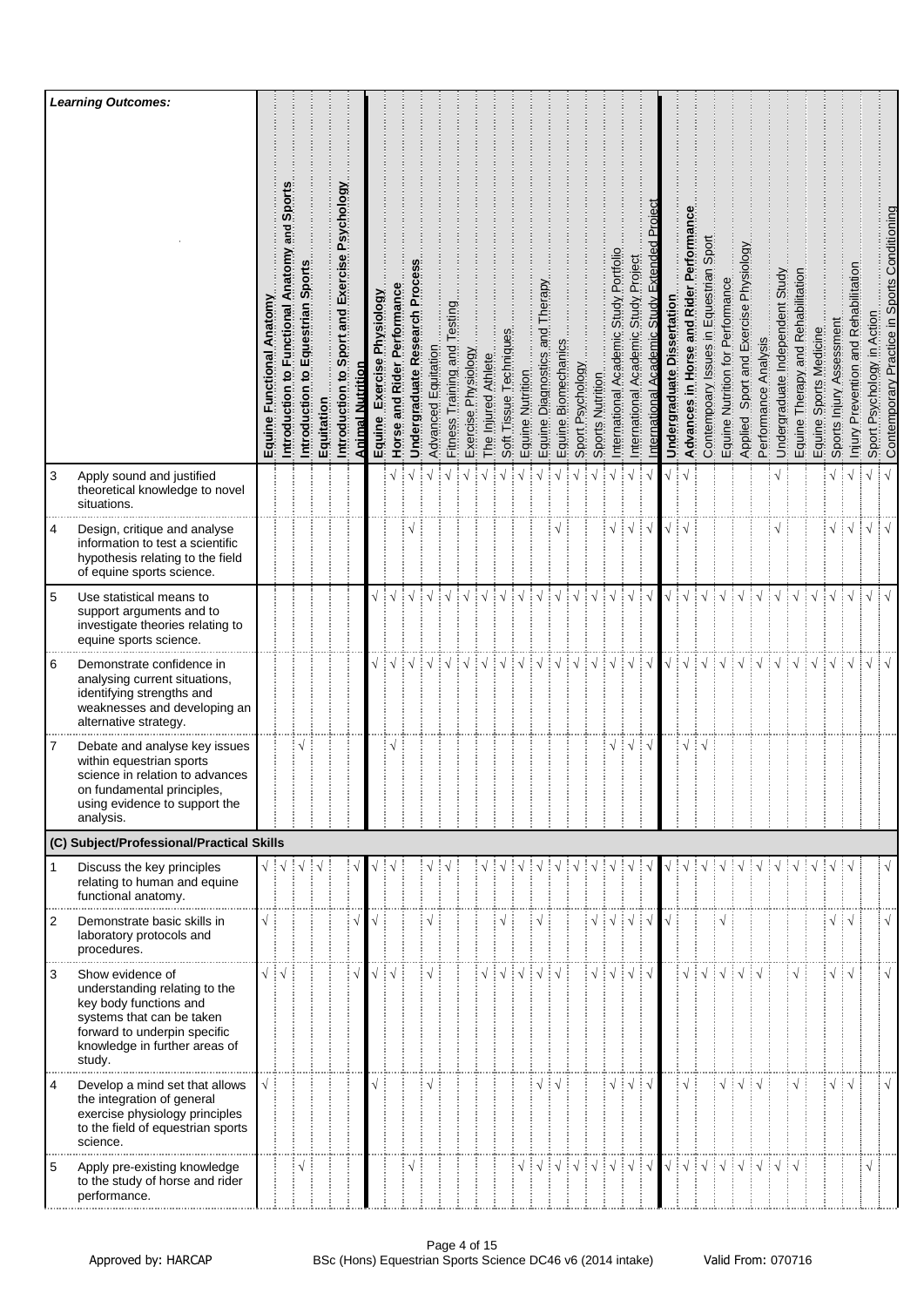|                  | <b>Learning Outcomes:</b>                                                                                                                                                                   |                                 |                                                                                                                                                                                                                                                                                                                                                                                                                                                                                                                                                              |                                   |                                    |                                               |                  |                            |                                          |                                  |                     |                      |                     |                     |                        |                  |                                      |                        |                                                                                                                                                                                                                                                                                                                                                                                                                                                                                                                                                          |                  |                                                |                                                   |                                           |                                  |                                          |                                        |                                  |                                          |                      |                                 |                                   |                           |                                                          |                                                 |                            |                                              |
|------------------|---------------------------------------------------------------------------------------------------------------------------------------------------------------------------------------------|---------------------------------|--------------------------------------------------------------------------------------------------------------------------------------------------------------------------------------------------------------------------------------------------------------------------------------------------------------------------------------------------------------------------------------------------------------------------------------------------------------------------------------------------------------------------------------------------------------|-----------------------------------|------------------------------------|-----------------------------------------------|------------------|----------------------------|------------------------------------------|----------------------------------|---------------------|----------------------|---------------------|---------------------|------------------------|------------------|--------------------------------------|------------------------|----------------------------------------------------------------------------------------------------------------------------------------------------------------------------------------------------------------------------------------------------------------------------------------------------------------------------------------------------------------------------------------------------------------------------------------------------------------------------------------------------------------------------------------------------------|------------------|------------------------------------------------|---------------------------------------------------|-------------------------------------------|----------------------------------|------------------------------------------|----------------------------------------|----------------------------------|------------------------------------------|----------------------|---------------------------------|-----------------------------------|---------------------------|----------------------------------------------------------|-------------------------------------------------|----------------------------|----------------------------------------------|
|                  |                                                                                                                                                                                             | Anatomy<br>Functional<br>Equine | and Sport<br>Introduction to Functional Anatomy                                                                                                                                                                                                                                                                                                                                                                                                                                                                                                              | Sport<br>Equestrian<br>Introducti | Equitation                         | Introduction to Sport and Exercise Psychology | Animal Nutrition | Equine Exercise Physiology | Performance<br><b>Rider</b><br>Horse and | Proces<br>Undergraduate Research | Advanced Equitation | Fitness Training and | Exercise Physiology | The Injured Athlete | Soft Tissue Techniques | Equine Nutrition | Therapy<br>pue<br>Equine Diagnostics | Biomechanics<br>Equine | Sport Psychology                                                                                                                                                                                                                                                                                                                                                                                                                                                                                                                                         | Sports Nutrition | Portfoli<br>Study<br>Academic<br>International | Project<br>Study<br>Academic<br>International     | Fxtended<br>cademic Study<br>nternational | ssertatior<br>ō<br>Undergraduate | Performan<br>Advances in Horse and Rider | Contempoary Issues in Equestrian Sport | Equine Nutrition for Performance | Sport and Exercise Physiology<br>Applied | Performance Analysis | Undergraduate Independent Study | Equine Therapy and Rehabilitation | Sports Medicine<br>Equine | Sports Injury Assessment                                 | Prevention and Rehabilitation<br><u>  Mniui</u> | Sport Psychology in Action | Contemporary Practice in Sports Conditioning |
| 6                | Demonstrate subject specific<br>skills through the application of<br>appropriate statistical,<br>analytical and evaluating<br>techniques to data in order to<br>draw justified conclusions. | √ ∶                             |                                                                                                                                                                                                                                                                                                                                                                                                                                                                                                                                                              |                                   |                                    | $\sqrt{ }$                                    |                  |                            |                                          |                                  |                     |                      |                     |                     |                        |                  |                                      |                        |                                                                                                                                                                                                                                                                                                                                                                                                                                                                                                                                                          |                  |                                                |                                                   |                                           |                                  |                                          |                                        |                                  |                                          |                      |                                 |                                   |                           |                                                          |                                                 | $\sqrt{}$                  |                                              |
| 7                | Exhibit knowledge of<br>physiology and nutrition relative<br>to human and equine<br>performance ability.                                                                                    |                                 |                                                                                                                                                                                                                                                                                                                                                                                                                                                                                                                                                              |                                   |                                    |                                               |                  |                            |                                          |                                  |                     |                      |                     |                     |                        |                  |                                      |                        |                                                                                                                                                                                                                                                                                                                                                                                                                                                                                                                                                          | $\sqrt{}$        |                                                |                                                   |                                           |                                  | V                                        |                                        |                                  |                                          |                      |                                 |                                   | $\sqrt{}$                 | $\mathbf{1} \vee \mathbf{1} \vee$                        |                                                 |                            | $\sqrt{}$                                    |
| $\boldsymbol{8}$ | Make judgments on the<br>analysis of the horse and rider<br>in order to monitor and<br>enhance performance within a<br>given role.                                                          |                                 |                                                                                                                                                                                                                                                                                                                                                                                                                                                                                                                                                              |                                   |                                    |                                               |                  |                            |                                          |                                  |                     |                      |                     |                     |                        |                  |                                      |                        |                                                                                                                                                                                                                                                                                                                                                                                                                                                                                                                                                          |                  |                                                |                                                   |                                           |                                  |                                          |                                        |                                  |                                          |                      |                                 |                                   |                           |                                                          |                                                 | $\sqrt{}$                  | $\sqrt{ }$                                   |
| 9                | Principles of human sports<br>massage.                                                                                                                                                      |                                 |                                                                                                                                                                                                                                                                                                                                                                                                                                                                                                                                                              |                                   |                                    |                                               |                  |                            |                                          |                                  |                     |                      |                     |                     | $\sqrt{}$              |                  |                                      |                        |                                                                                                                                                                                                                                                                                                                                                                                                                                                                                                                                                          |                  | $\sqrt{}$                                      | ┊√                                                | ∔√                                        |                                  |                                          |                                        |                                  |                                          |                      |                                 |                                   |                           |                                                          | $\sqrt{}$                                       |                            |                                              |
|                  | (D) Transferable skills and other attributes                                                                                                                                                |                                 |                                                                                                                                                                                                                                                                                                                                                                                                                                                                                                                                                              |                                   |                                    |                                               |                  |                            |                                          |                                  |                     |                      |                     |                     |                        |                  |                                      |                        |                                                                                                                                                                                                                                                                                                                                                                                                                                                                                                                                                          |                  |                                                |                                                   |                                           |                                  |                                          |                                        |                                  |                                          |                      |                                 |                                   |                           |                                                          |                                                 |                            |                                              |
|                  | Communicate effectively with a<br>wide range of individuals using<br>a variety of means.                                                                                                    |                                 |                                                                                                                                                                                                                                                                                                                                                                                                                                                                                                                                                              |                                   | $\frac{1}{2}$ $\sqrt{\frac{1}{2}}$ |                                               |                  |                            |                                          |                                  |                     |                      |                     |                     | ै√                     | $\sqrt{ }$       |                                      |                        |                                                                                                                                                                                                                                                                                                                                                                                                                                                                                                                                                          | $\frac{1}{2}$    | $\frac{1}{2}$ $\sim$                           |                                                   |                                           |                                  |                                          |                                        |                                  |                                          |                      | $\frac{1}{2}$                   | $\frac{1}{2}$                     | $\frac{1}{2}$             | $\frac{1}{2}$                                            |                                                 |                            |                                              |
| $\overline{2}$   | Evaluate his/her own<br>academic, vocational and<br>professional performance.                                                                                                               |                                 | $\begin{array}{c} \sqrt{\phantom{a}} \\ \sqrt{\phantom{a}} \\ \sqrt{\phantom{a}} \\ \sqrt{\phantom{a}} \\ \sqrt{\phantom{a}} \\ \sqrt{\phantom{a}} \\ \sqrt{\phantom{a}} \\ \sqrt{\phantom{a}} \\ \sqrt{\phantom{a}} \\ \sqrt{\phantom{a}} \\ \sqrt{\phantom{a}} \\ \sqrt{\phantom{a}} \\ \sqrt{\phantom{a}} \\ \sqrt{\phantom{a}} \\ \sqrt{\phantom{a}} \\ \sqrt{\phantom{a}} \\ \sqrt{\phantom{a}} \\ \sqrt{\phantom{a}} \\ \sqrt{\phantom{a}} \\ \sqrt{\phantom{a}} \\ \sqrt{\phantom{a}} \\ \sqrt{\phantom{a}} \\ \sqrt{\phantom{a}} \\ \sqrt{\phantom{$ |                                   |                                    |                                               |                  |                            |                                          |                                  |                     |                      |                     |                     |                        |                  |                                      |                        |                                                                                                                                                                                                                                                                                                                                                                                                                                                                                                                                                          |                  |                                                |                                                   |                                           |                                  |                                          |                                        |                                  |                                          |                      |                                 |                                   |                           |                                                          |                                                 |                            |                                              |
| 3                | Utilise problem-solving skills in<br>a variety of theoretical and<br>practical situations.                                                                                                  |                                 | $\begin{array}{c} \sqrt{\phantom{a}} : \sqrt{\phantom{a}} : \sqrt{\phantom{a}} : \sqrt{\phantom{a}} : \sqrt{\phantom{a}} : \sqrt{\phantom{a}} \end{array}$                                                                                                                                                                                                                                                                                                                                                                                                   |                                   |                                    |                                               |                  |                            |                                          |                                  |                     |                      |                     |                     |                        |                  |                                      |                        | $\begin{array}{c} \begin{array}{c} \sqrt{\phantom{a}} \\ \sqrt{\phantom{a}} \\ \end{array} \end{array} \begin{array}{c} \begin{array}{c} \sqrt{\phantom{a}} \\ \sqrt{\phantom{a}} \\ \end{array} \end{array} \begin{array}{c} \begin{array}{c} \sqrt{\phantom{a}} \\ \sqrt{\phantom{a}} \\ \end{array} \end{array} \begin{array}{c} \begin{array}{c} \sqrt{\phantom{a}} \\ \sqrt{\phantom{a}} \\ \end{array} \end{array} \begin{array}{c} \begin{array}{c} \sqrt{\phantom{a}} \\ \sqrt{\phantom{a}} \\ \end{array} \end{array} \begin{array}{c} \begin{$ |                  |                                                | $\frac{1}{2}$ $\sqrt{2}$                          |                                           |                                  |                                          |                                        |                                  |                                          |                      |                                 |                                   |                           |                                                          |                                                 | VIVIVIVIVIVIVIVIVIVIV      |                                              |
| $\overline{4}$   | Manage change effectively and<br>respond to changing demands.                                                                                                                               |                                 |                                                                                                                                                                                                                                                                                                                                                                                                                                                                                                                                                              |                                   |                                    |                                               |                  |                            |                                          |                                  |                     |                      |                     |                     |                        |                  |                                      |                        | $\begin{array}{c} \begin{array}{c} \sqrt{\phantom{a}\phantom{a}} \end{array} \end{array} \begin{array}{c} \begin{array}{c} \sqrt{\phantom{a}\phantom{a}} \end{array} \end{array} \begin{array}{c} \begin{array}{c} \sqrt{\phantom{a}\phantom{a}} \end{array} \end{array} \begin{array}{c} \begin{array}{c} \sqrt{\phantom{a}\phantom{a}} \end{array} \end{array} \begin{array}{c} \begin{array}{c} \sqrt{\phantom{a}\phantom{a}} \end{array} \end{array} \begin{array}{c} \begin{array}{c} \sqrt{\phantom{a}} \end{array} \end{array} \begin{$           |                  |                                                |                                                   |                                           |                                  |                                          |                                        |                                  |                                          | VIVIVIVIVIVIVIVIVI   |                                 |                                   |                           |                                                          |                                                 | $\sqrt{ \sqrt{2}}$         |                                              |
| 5                | Take responsibility for<br>independent personal and<br>professional learning and<br>development (Personal<br>Development Planning).                                                         |                                 | $\begin{array}{c} \sqrt{\phantom{a}} \; \; \sqrt{\phantom{a}} \; \; \sqrt{\phantom{a}} \; \; \sqrt{\phantom{a}} \; \; \sqrt{\phantom{a}} \; \; \sqrt{\phantom{a}} \; \; \sqrt{\phantom{a}} \; \; \sqrt{\phantom{a}} \; \; \sqrt{\phantom{a}} \; \; \sqrt{\phantom{a}} \; \; \sqrt{\phantom{a}} \; \; \sqrt{\phantom{a}} \; \; \sqrt{\phantom{a}} \; \; \sqrt{\phantom{a}} \; \; \sqrt{\phantom{a}} \; \; \sqrt{\phantom{a}} \; \; \sqrt{\phantom{a}} \; \; \sqrt{\phantom{a}} \$                                                                             |                                   |                                    |                                               |                  |                            |                                          |                                  |                     |                      |                     |                     |                        |                  |                                      |                        | $\begin{array}{c} \begin{array}{c} \sqrt{\phantom{a}} \end{array} \end{array} \begin{array}{c} \begin{array}{c} \sqrt{\phantom{a}} \end{array} \end{array} \begin{array}{c} \begin{array}{c} \sqrt{\phantom{a}} \end{array} \end{array} \begin{array}{c} \begin{array}{c} \sqrt{\phantom{a}} \end{array} \end{array} \begin{array}{c} \begin{array}{c} \sqrt{\phantom{a}} \end{array} \end{array} \begin{array}{c} \begin{array}{c} \sqrt{\phantom{a}} \end{array} \end{array} \begin{array}{c} \begin{array}{c} \sqrt{\phantom{a}} \end{array} \$       |                  |                                                |                                                   |                                           |                                  |                                          |                                        |                                  |                                          | VIVIVIVIVIVIVIVIVI   |                                 |                                   |                           |                                                          |                                                 | $\sqrt{ \sqrt{2}}$         |                                              |
| 6                | Manage time, prioritise<br>workloads and recognise and<br>manage personal emotions and<br>stress.                                                                                           |                                 |                                                                                                                                                                                                                                                                                                                                                                                                                                                                                                                                                              |                                   |                                    |                                               | $\sqrt{ }$       |                            |                                          |                                  |                     |                      |                     |                     |                        |                  |                                      |                        | VIVIVIVIVIVIVIVIVIVIVIV                                                                                                                                                                                                                                                                                                                                                                                                                                                                                                                                  |                  |                                                | $\frac{1}{2}$ $\sqrt{2}$ $\frac{1}{2}$ $\sqrt{2}$ |                                           |                                  |                                          |                                        |                                  |                                          |                      |                                 |                                   |                           |                                                          |                                                 |                            |                                              |
| 7                | Understand career<br>opportunities and challenges<br>ahead and begin to plan a<br>career path.                                                                                              |                                 |                                                                                                                                                                                                                                                                                                                                                                                                                                                                                                                                                              | $\sqrt{ }$                        |                                    |                                               |                  |                            |                                          |                                  |                     |                      |                     |                     |                        |                  |                                      |                        | $\begin{array}{c} \sqrt{\phantom{a}} : \sqrt{\phantom{a}} : \sqrt{\phantom{a}} : \sqrt{\phantom{a}} : \sqrt{\phantom{a}} : \sqrt{\phantom{a}} : \sqrt{\phantom{a}} \end{array}$                                                                                                                                                                                                                                                                                                                                                                          |                  |                                                | $\mathbf{1} \vee \mathbf{1} \vee \mathbf{1}$      |                                           |                                  | $\sqrt{2}$                               |                                        |                                  |                                          |                      |                                 |                                   |                           | $\sqrt{\frac{1}{2}}\sqrt{\frac{1}{2}}\sqrt{\frac{1}{2}}$ |                                                 | $\sqrt{ }$                 |                                              |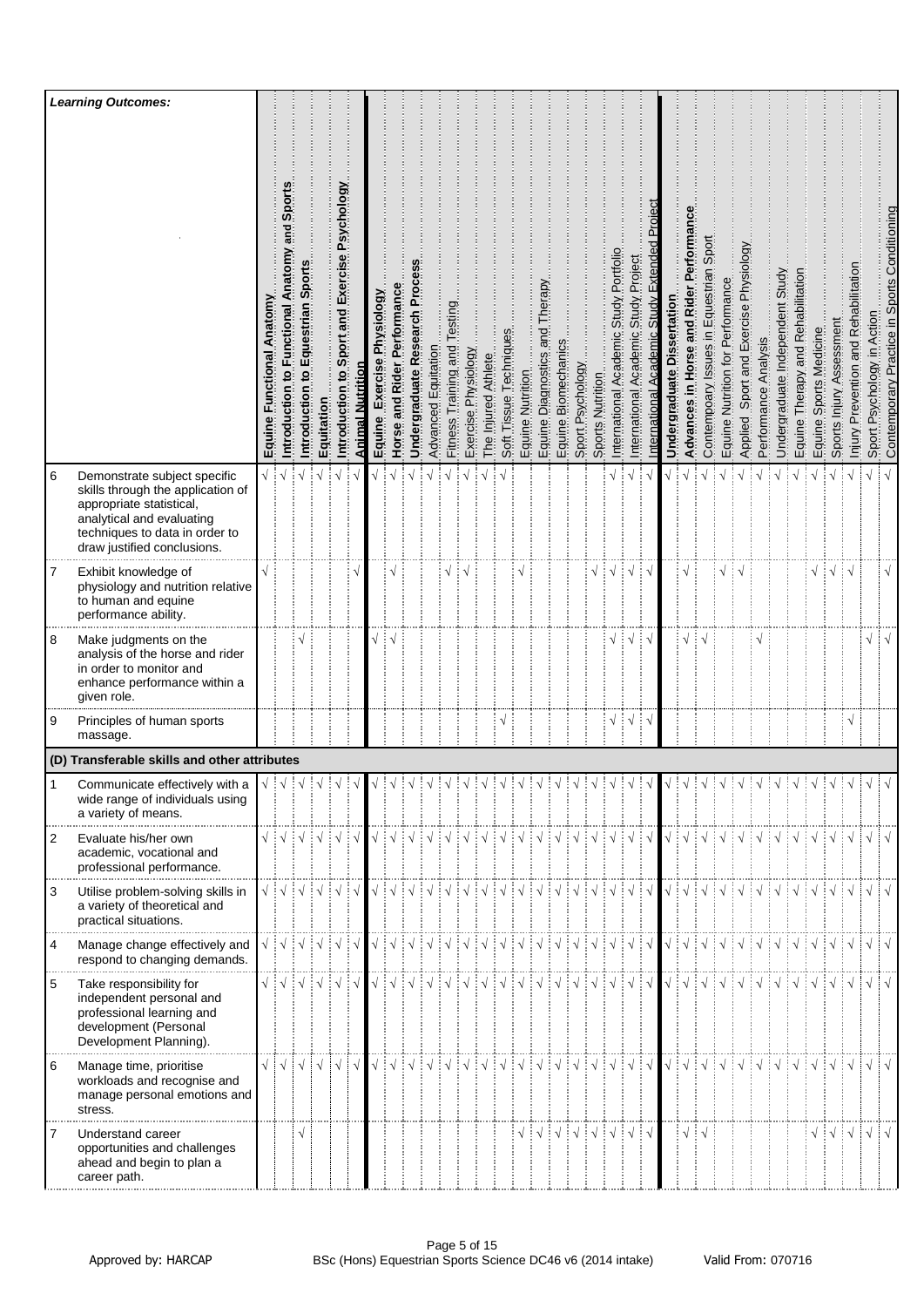|   | <b>Learning Outcomes:</b>                       | Anatomy<br>Functional<br>Equine | Sport<br>bus<br>S<br>Anatomy<br>ntroduction to Functional | Sports<br>ntroduction to Equestrian | Equitation | Psychology<br>Introduction to Sport and Exercise | <u>Animal Nutrition</u> | Exercise Physiology<br>Equine | and Rider Performance<br>Horse | Undergraduate Research Process | Advanced Equitation | Testing<br>and<br>Training<br>Fitness <sup>-</sup> | Exercise Physiology | Athlete<br>The Injured | Techniques<br>Soft Tissue | Equine Nutrition | Diagnostics and Therapy<br>Diagnostics and Therapy<br>Equine | <b>Biomechanics</b> | Equine Biomechan<br>Sport Psychology | Sports Nutrition | Academic Study Portfolio<br>International | Academic Study Project<br>International | <b>Study Extended Project</b><br>Academic<br>nternational | ssertation<br>õ<br>luate<br>Undergrad | Advances in Horse and Rider Performance | Contempoary Issues in Equestrian Sport | Equine Nutrition for Performance | Applied Sport and Exercise Physiology | Analysis<br>Performance | Undergraduate Independent Study | Therapy and Rehabilitation<br>Equine <sup>-</sup> | Sports Medicine<br>Equine | Sports Injury Assessment | Injury Prevention and Rehabilitation | Sport Psychology in Action | Contemporary Practice in Sports Conditioning |
|---|-------------------------------------------------|---------------------------------|-----------------------------------------------------------|-------------------------------------|------------|--------------------------------------------------|-------------------------|-------------------------------|--------------------------------|--------------------------------|---------------------|----------------------------------------------------|---------------------|------------------------|---------------------------|------------------|--------------------------------------------------------------|---------------------|--------------------------------------|------------------|-------------------------------------------|-----------------------------------------|-----------------------------------------------------------|---------------------------------------|-----------------------------------------|----------------------------------------|----------------------------------|---------------------------------------|-------------------------|---------------------------------|---------------------------------------------------|---------------------------|--------------------------|--------------------------------------|----------------------------|----------------------------------------------|
| 8 | Information management skills,<br>eg IT skills. | ٦                               |                                                           |                                     |            | V                                                |                         |                               |                                |                                |                     |                                                    |                     |                        |                           |                  |                                                              |                     |                                      |                  |                                           |                                         |                                                           |                                       |                                         |                                        |                                  |                                       |                         |                                 |                                                   |                           |                          |                                      |                            |                                              |
| 9 | Undertake an independent<br>research project.   |                                 |                                                           |                                     |            |                                                  |                         |                               |                                |                                |                     |                                                    |                     |                        |                           |                  |                                                              |                     |                                      |                  | $\sqrt{3}$                                |                                         | ÷√                                                        |                                       |                                         |                                        |                                  |                                       | $\sqrt{ }$              | ∶√                              |                                                   |                           |                          |                                      |                            |                                              |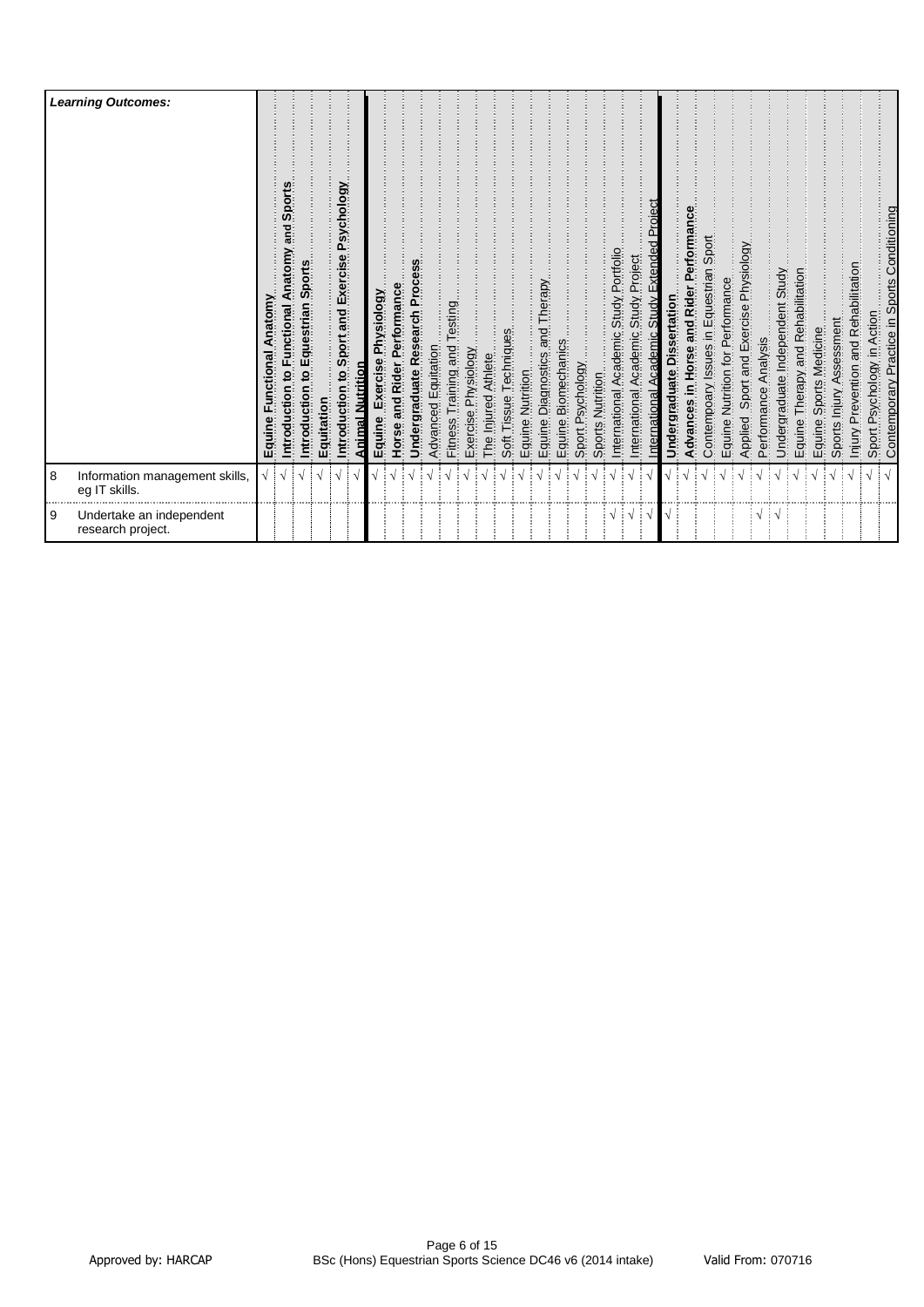# **Part 4: Student Learning and Student Support**

*Teaching and learning strategies to enable learning outcomes to be achieved and demonstrated* At UWE, Bristol there is a policy for a minimum average requirement of 12 hours/week contact time over the course of the full undergraduate programme. This contact time encompasses a range of face-to-face activities as described below. In addition a range of other learning activities will be embedded within the programme which, together with the contact time, will enable learning outcomes to be achieved and demonstrated.

On the BSc (Hons) Equestrian Sports Science programme, teaching is a mix of scheduled and independent sessions with an emphasis on supporting development of autonomous learning. Students will be expected to engage in a significant amount of independent study during this programme.

## *Scheduled learning*

Includes lectures, seminars, tutorials, project supervision, demonstration, practical classes and workshops; fieldwork; external visits; work based learning; supervised time in studio/workshop. Scheduled sessions may vary slightly depending on the module choices made.

## *Independent learning*

Includes hours engaged with essential reading, case study preparation, assignment preparation and completion etc. Scheduled sessions may vary slightly depending on the module choices made. Although there is no period of compulsory work placement within this programme, students will be given opportunities to engage in valuable industry experiences throughout their programme.

## *Virtual Learning Environment (VLE)*

This specification is supported by a VLE where students will be able to find all necessary module information. Direct links to information sources will also be provided from within the VLE.

## *International Academic Study*

Within this programme there is an opportunity to gain academic credit for a period of studying abroad. The student would be supported to identify an opportunity of interest, which may be with established College partners or by individual arrangement. All periods of study abroad would have to meet the College's requirements before enrolment on the International Academic Study opportunity modules.

#### *Careers*

To support learner's career preparations, careers personnel visit Hartpury on a regular basis and the students can use all the careers on line resources. Tutors will also offer subject specific careers advice through module sessions or individual tutorials. Careers Fairs are arranged periodically to allow students to engage directly with employers from the industry sector.

## **Description of any Distinctive Features**

The purpose of the programme is to provide a balanced vocational and academic study that is intellectually challenging, vocationally relevant, and provides a foundation for pursuing a career within the equine and sport industries. The programme has been designed to build on the competencies of a wide spectrum of students who should be capable of taking up appropriate positions of responsibility within the varied range of enterprises to be found operating within the equine and sport industries. It considers the horse and rider as an athletic partnership and as such there are modules in human and equine sports science.

In the Honours degree programme, academic knowledge and understanding will reinforce and support the development of practical skills to equip the student with the knowledge base and skills relevant to their employment and to the needs of employers. Core modules in level 1 provide the student with a basic understanding of science and anatomical concepts as well as developing investigative skills for research. This knowledge is expanded in the subsequent modules at level 2 with the option modules enabling the student to specialise in areas of particular interest to them.

The programme prepares graduates for the future needs of the equine sporting industry in the UK and abroad, the nature of the academic programmes gives students the opportunity to work within the industry during vacation periods which will be encouraged to add to their personal vocational and practical skills in addition to knowledge base.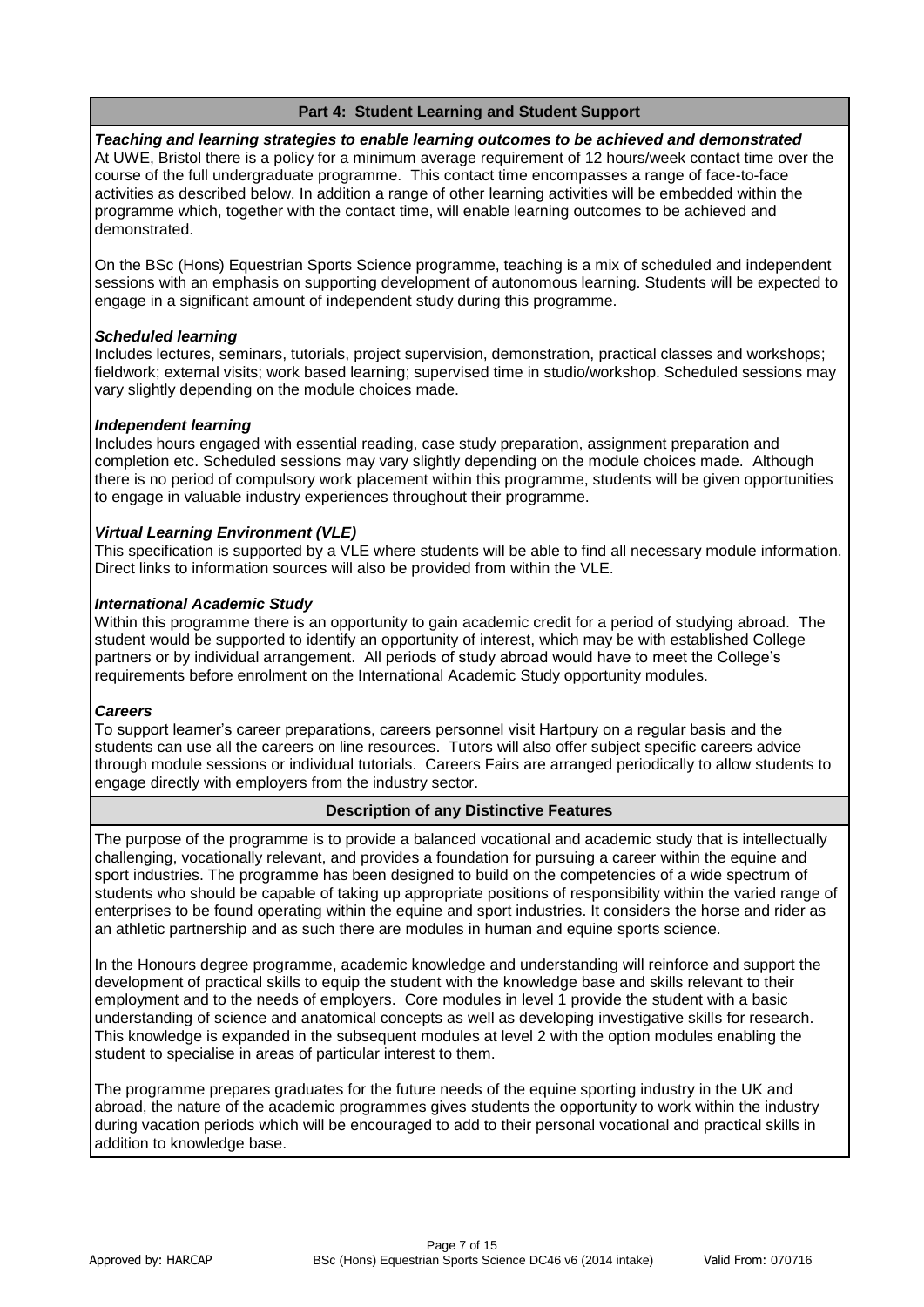This programme is distinctive in many features. It allows students to study sports science whilst considering equestrian sports their specialism. This unique design is facilitated by both equine and sport science staff that are actively researching performance subject areas supported by world class facilities. The facilities available to support the students learning and teaching experiences include a state of the art human performance laboratory, extensive sporting facilities (including the sports academy, power gym, multiple pitches, a sports rehabilitation suite, and cross training gyms) and expertise in all areas of human sports performance. In addition to this, unlike many sports science programmes, equestrian sports scientists will also have access to extensive world class equestrian facilities (Indoor Championship Equine Arena, Hartpury Equine Therapy Centre, three indoor and outdoor arenas, stabling for over 230 horses including 125 boxes for student DIY livery) both personally and as part of teaching facilities on this programme. The strength of the sport and equine facilities available to equestrian sports science students make this programme a unique learning experience for students who wish to study sports science and specialise in equestrian disciplines.

Overall, the programme combines the development of knowledge via teaching, research and practical skills, to develop a graduate who can make an effective contribution to the equine and sporting industries. It is hoped that the balance of skills developed on this applied science programme.

This programme offers the opportunity for students to undertake an approved Exchange Programme, for an agreed period (one/two semesters), of overseas study at a higher education institution studying modules appropriate to their programme aims and which have been pre-approved by the Programme Manager. The Exchange Programme is dependent on an approved agreement between Hartpury College and an approved International Institution for BSc (Hons) Equestrian Sports Science.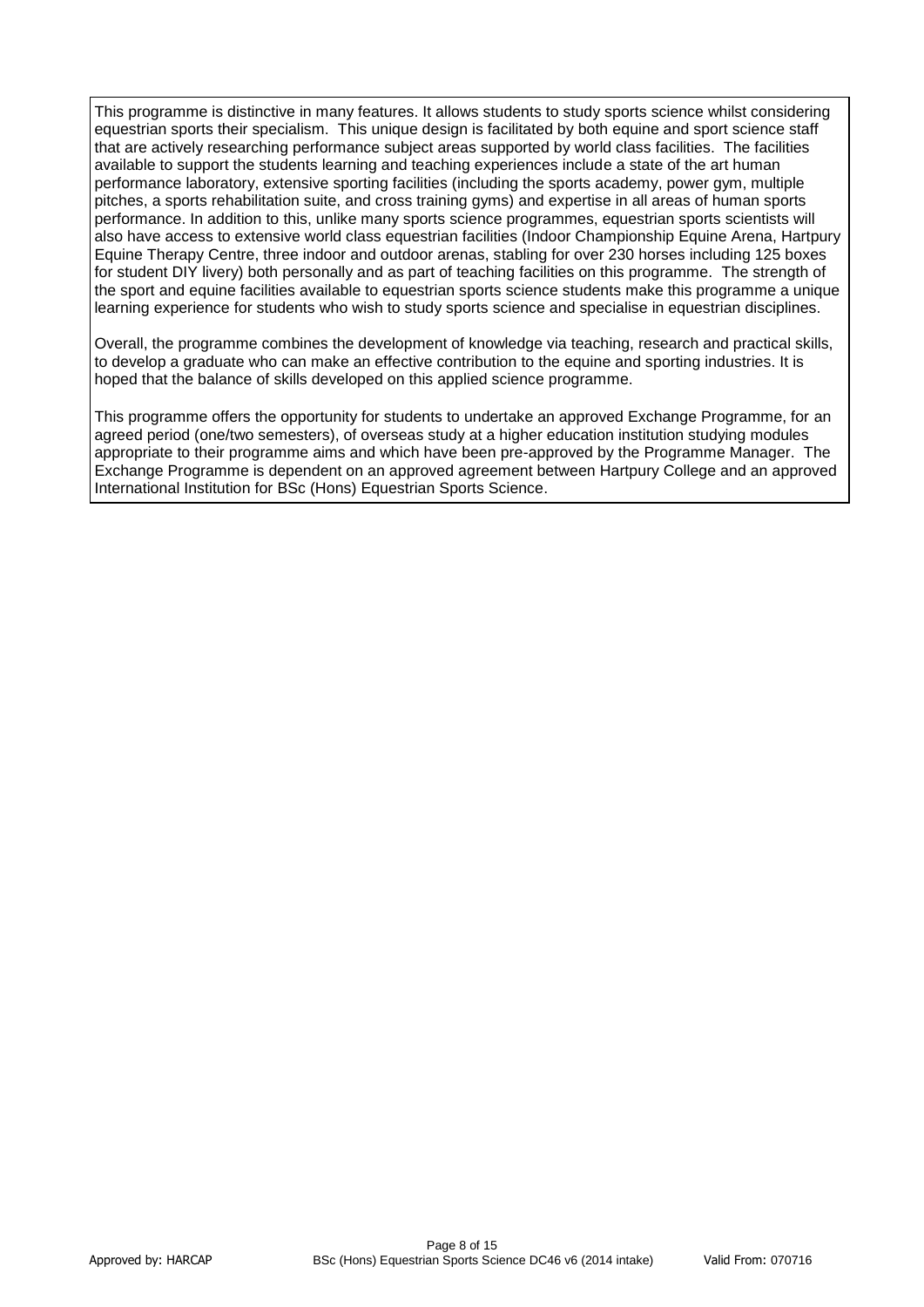## **Part 5: Assessment**

Approved variant to University **Academic Regulations and Procedures** 

#### **Assessment Strategy**

Assessment strategy to enable the learning outcomes to be achieved and demonstrated:

Module assessments are designed to apply the knowledge and experience gained from a wide range of learning opportunities to a real world context using a range of skills.

In line with the College's commitment to facilitating equal opportunities, a student may apply for alternative means of assessment if appropriate. Each application will be considered on an individual basis taking into account learning and assessment needs. For further information regarding this please refer to the VLE.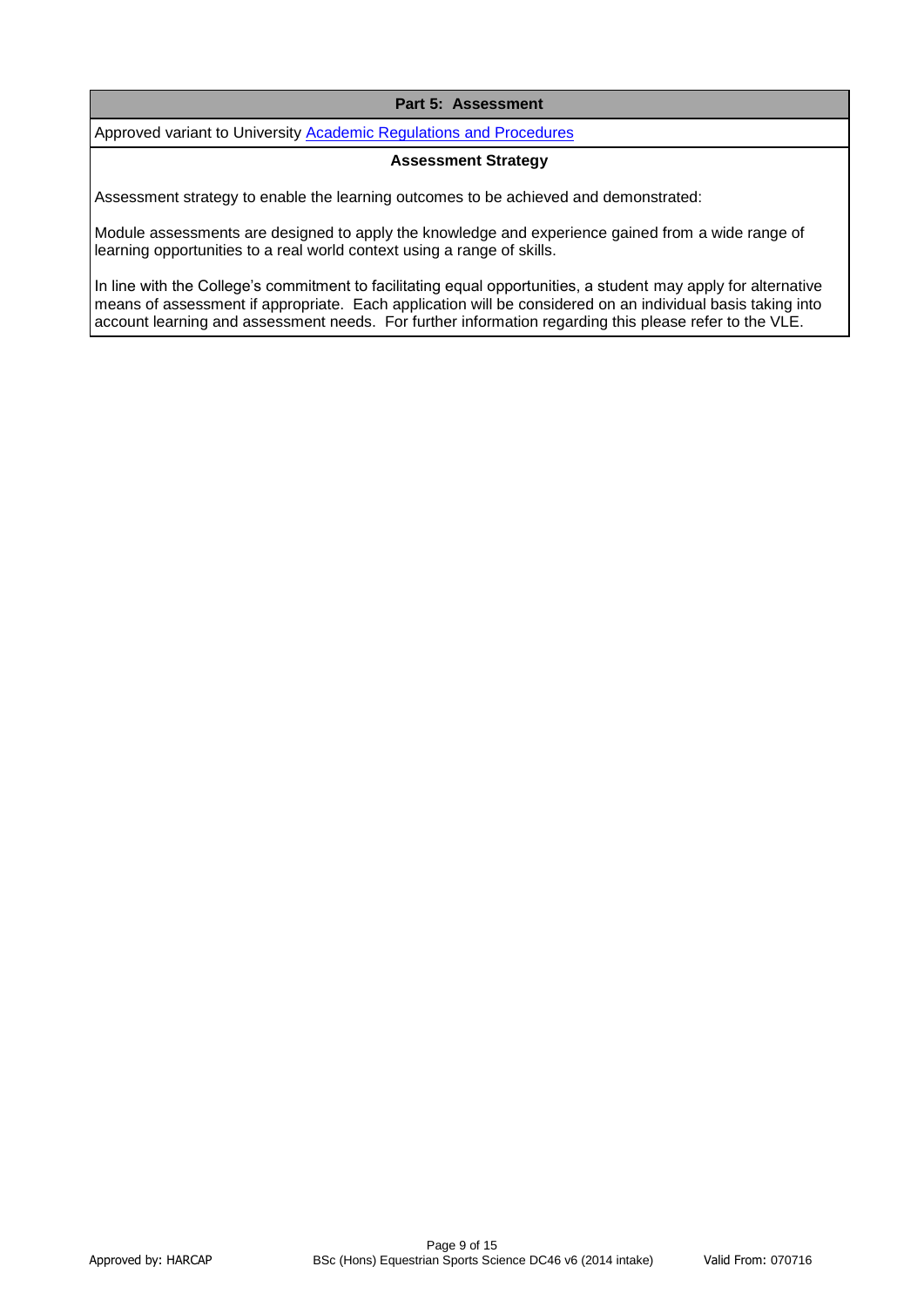|                                      |                                                                                                                                                                                        |                               |                           | <b>Assessment Map</b> |                |                                |                                        |                    |                  |                |            |
|--------------------------------------|----------------------------------------------------------------------------------------------------------------------------------------------------------------------------------------|-------------------------------|---------------------------|-----------------------|----------------|--------------------------------|----------------------------------------|--------------------|------------------|----------------|------------|
|                                      | The programme encompasses a range of <b>assessment methods</b> including; essays, posters, presentations,<br>written examinations. These are detailed in the following assessment map: |                               |                           |                       |                |                                |                                        |                    |                  |                |            |
|                                      | Assessment Map for BSc (Hons) Equestrian Sports Science                                                                                                                                |                               |                           |                       |                |                                |                                        |                    |                  |                |            |
|                                      |                                                                                                                                                                                        |                               |                           |                       |                |                                | Type of Assessment*                    |                    |                  |                |            |
|                                      |                                                                                                                                                                                        | <b>Unseen Written</b><br>Exam | Open Book Written<br>Exam | n-class Written Test  | Practical Exam | Practical Skills<br>Assessment | and/or presentation<br>Oral assessment | Written Assignment | Report / Project | Dissertation   | Portfolio  |
| <b>Compulsory</b>                    | <b>Equine Functional Anatomy</b>                                                                                                                                                       | A(40)                         |                           |                       |                |                                |                                        |                    |                  |                | B(60)      |
| <b>Modules</b><br>Level 1            | Introduction to Functional Anatomy<br>and Sports Biomechanics                                                                                                                          |                               |                           |                       |                |                                | A (50)                                 |                    |                  |                | B (50)     |
|                                      | Introduction to Equestrian Sports                                                                                                                                                      |                               | A (50)                    |                       |                |                                |                                        | B (70)             |                  |                |            |
|                                      | Equitation<br>Introduction to Sport and Exercise<br>Psychology                                                                                                                         | A (50)<br>A (50)              |                           |                       |                |                                |                                        | B (50)<br>B(50)    |                  |                |            |
|                                      | <b>Animal Nutrition</b>                                                                                                                                                                | A (50)                        |                           |                       |                |                                |                                        |                    | B(50)            |                |            |
| <b>Compulsory</b>                    | Equine Exercise Physiology                                                                                                                                                             | A (36)                        |                           |                       |                |                                | A(24)                                  | B(40)              |                  |                |            |
| <b>Modules</b><br>Level <sub>2</sub> | Horse and Rider Performance                                                                                                                                                            |                               |                           |                       |                |                                |                                        |                    | A<br>(100)       |                |            |
|                                      | Undergraduate Research Process                                                                                                                                                         | A (40)                        |                           |                       |                |                                |                                        | B(60)              |                  |                |            |
| <b>Optional</b><br><b>Modules</b>    | <b>Advanced Equitation</b>                                                                                                                                                             | A (50)                        |                           |                       |                |                                |                                        | B(50)              |                  |                |            |
| Level 2                              | <b>Fitness Training and Testing</b>                                                                                                                                                    | A (50)                        |                           |                       | B (50)         |                                |                                        |                    |                  |                |            |
|                                      | <b>Exercise Physiology</b><br>The Injured Athlete                                                                                                                                      | A(50)                         | A                         |                       |                |                                |                                        |                    | B(50)            |                |            |
|                                      |                                                                                                                                                                                        |                               | (100)                     |                       |                |                                |                                        |                    |                  |                |            |
|                                      | Soft Tissue Techniques                                                                                                                                                                 | A (30)                        |                           |                       | B (70)         |                                |                                        |                    |                  |                |            |
|                                      | <b>Equine Nutrition</b>                                                                                                                                                                | A<br>(100)                    |                           |                       |                |                                |                                        |                    |                  |                |            |
|                                      | <b>Equine Diagnostics and Therapy</b>                                                                                                                                                  | A (75)                        |                           | A (25)                |                |                                |                                        |                    |                  |                |            |
|                                      | Equine Biomechanics                                                                                                                                                                    | A (50)                        |                           |                       |                |                                |                                        | B (50)             |                  |                |            |
|                                      | Sport Psychology                                                                                                                                                                       |                               |                           |                       |                |                                |                                        |                    |                  |                | Α<br>(100) |
|                                      | <b>Sports Nutrition</b>                                                                                                                                                                | A(40)                         |                           |                       |                |                                |                                        | B(60)              |                  |                |            |
| <b>Compulsory</b>                    | Undergraduate Dissertation                                                                                                                                                             |                               |                           |                       |                |                                |                                        |                    |                  | $\overline{A}$ |            |
| <b>Modules</b><br>Level 3            | Advances in Horse & Rider<br>Performance                                                                                                                                               |                               |                           |                       |                |                                | A(60)                                  | B(40)              |                  | (100)          |            |
| <b>Optional</b><br><b>Modules</b>    | Contemporary Issues in<br><b>Equestrian Sport</b>                                                                                                                                      |                               |                           |                       |                |                                | B(25)                                  | B (75)             |                  |                |            |
| Level 3                              | <b>Equine Nutrition for Performance</b>                                                                                                                                                | A<br>(100)                    |                           |                       |                |                                |                                        |                    |                  |                |            |
|                                      | <b>Applied Sport and Exercise</b><br>Physiology                                                                                                                                        |                               |                           |                       |                | A<br>(100)                     |                                        |                    |                  |                |            |
|                                      | Performance Analysis                                                                                                                                                                   |                               |                           |                       |                |                                | A                                      |                    |                  |                |            |
|                                      | Undergraduate Independent Study                                                                                                                                                        |                               |                           |                       |                |                                | (100)                                  |                    | A                |                |            |
|                                      |                                                                                                                                                                                        |                               |                           |                       |                |                                |                                        |                    | (100)            |                |            |
|                                      | Equine Therapy and Rehabilitation                                                                                                                                                      |                               | A<br>(100)                |                       |                |                                |                                        |                    |                  |                |            |
|                                      | Equine Sports Medicine                                                                                                                                                                 | A (50)                        |                           |                       |                |                                |                                        | B(50)              |                  |                |            |
|                                      | Injury Prevention and<br><b>Rehabilitation</b>                                                                                                                                         |                               |                           |                       |                |                                | A(50)                                  | B (50)             |                  |                |            |
|                                      | Sports Injury Assessment                                                                                                                                                               |                               |                           |                       |                |                                | A<br>(100)                             |                    |                  |                |            |

 $\mathbf{r}$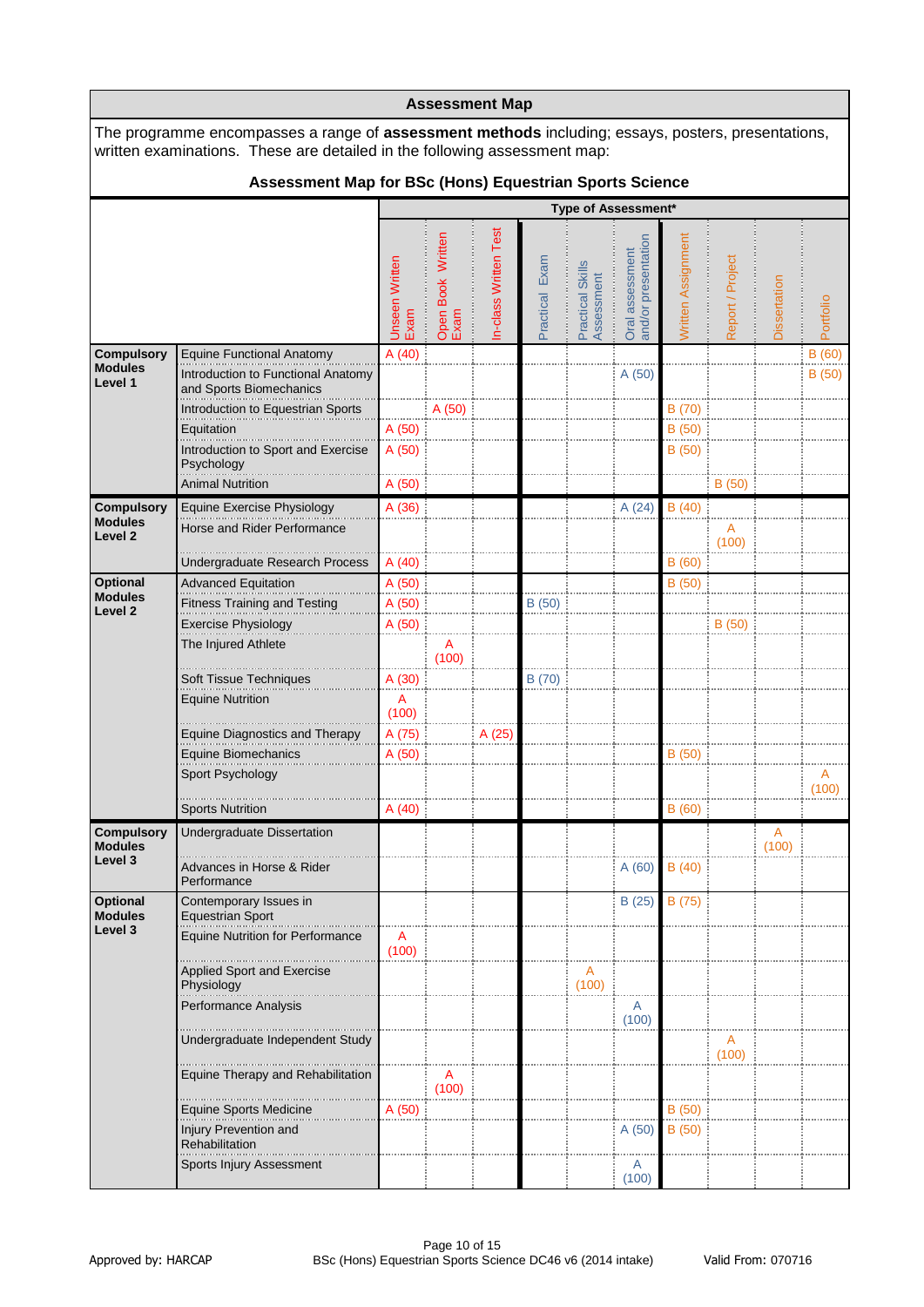|                                                                                                                                          |                        |                                            |                                |                   | <b>Type of Assessment*</b>                   |                                                       |                              |                  |              |            |
|------------------------------------------------------------------------------------------------------------------------------------------|------------------------|--------------------------------------------|--------------------------------|-------------------|----------------------------------------------|-------------------------------------------------------|------------------------------|------------------|--------------|------------|
|                                                                                                                                          | Unseen Written<br>Exam | Written<br><b>Book</b><br>xam<br>pen<br>õŵ | Test<br>Written<br>-class<br>≘ | Exam<br>Practical | <b>Skills</b><br>ssessment<br>Practical<br>₫ | presentation<br>assessment<br>ŏ<br><b>Oral</b><br>and | Assignment<br><b>Nritten</b> | Report / Project | Dissertation | Portfolio  |
| Sports Psychology in Action                                                                                                              |                        |                                            |                                |                   |                                              |                                                       | A<br>(100)                   |                  |              |            |
| Contemporary Practice in Sports<br>Conditioning                                                                                          |                        |                                            |                                |                   |                                              |                                                       |                              |                  |              | A<br>(100) |
| *Assessment should be shown in terms of either Written Exams, Practical exams, or Coursework as indicated by the colour coding<br>above. |                        |                                            |                                |                   |                                              |                                                       |                              |                  |              |            |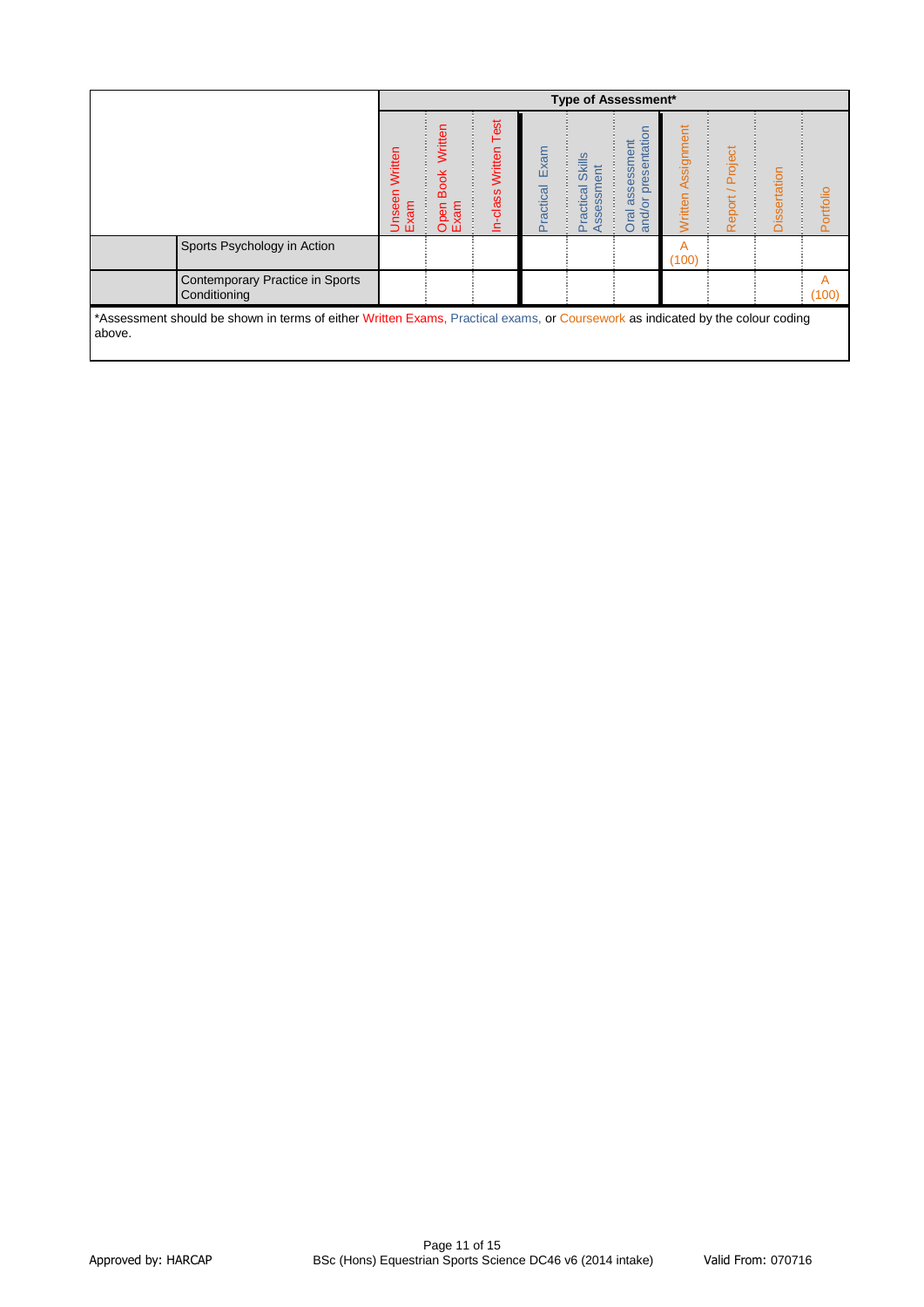|                           |                                                                                                                                                                                                                                                                                                                           | Part 6: Programme Structure                                                                                                                                                                                                                                                                                                                                                                                                                                                                                                                                                                                                                                                                                 |                                                                                                                                                                                                                                                                                                                                                                                                                                                                                                                                      |
|---------------------------|---------------------------------------------------------------------------------------------------------------------------------------------------------------------------------------------------------------------------------------------------------------------------------------------------------------------------|-------------------------------------------------------------------------------------------------------------------------------------------------------------------------------------------------------------------------------------------------------------------------------------------------------------------------------------------------------------------------------------------------------------------------------------------------------------------------------------------------------------------------------------------------------------------------------------------------------------------------------------------------------------------------------------------------------------|--------------------------------------------------------------------------------------------------------------------------------------------------------------------------------------------------------------------------------------------------------------------------------------------------------------------------------------------------------------------------------------------------------------------------------------------------------------------------------------------------------------------------------------|
| time student, including:  |                                                                                                                                                                                                                                                                                                                           | This structure diagram demonstrates the student journey from Entry through to Graduation for a typical full                                                                                                                                                                                                                                                                                                                                                                                                                                                                                                                                                                                                 |                                                                                                                                                                                                                                                                                                                                                                                                                                                                                                                                      |
| 1<br>$\overline{c}$<br>3  | level and credit requirements<br>interim award requirements<br>module diet, including compulsory and optional modules                                                                                                                                                                                                     |                                                                                                                                                                                                                                                                                                                                                                                                                                                                                                                                                                                                                                                                                                             |                                                                                                                                                                                                                                                                                                                                                                                                                                                                                                                                      |
| <b>ENTRY</b>              | <b>Compulsory Modules</b>                                                                                                                                                                                                                                                                                                 | <b>Optional Modules</b>                                                                                                                                                                                                                                                                                                                                                                                                                                                                                                                                                                                                                                                                                     | <b>Interim Awards</b>                                                                                                                                                                                                                                                                                                                                                                                                                                                                                                                |
| Year <sub>1</sub>         | <b>Equine Functional Anatomy</b><br>(UIEXN8-30-1)<br>Introduction to Functional Anatomy<br>and Sports Biomechanics<br>(UISXL8-30-1)<br>Introduction to Equestrian Sports<br>(UIEXN7-30-1)<br>Equitation (UIEXN6-15-1)<br>Introduction to Sport and Exercise<br>Psychology (UISXLE-15-1)<br>Animal Nutrition (UINXK5-15-1) |                                                                                                                                                                                                                                                                                                                                                                                                                                                                                                                                                                                                                                                                                                             | Cert HE Equestrian Sports Science<br>Requirements: 120 credits at level 0<br>or above of which not less than 100<br>are at level 1 or above.<br>DipHE Equestrian Sports Science<br>Credit Requirements: 240 credits at<br>level 0 or above of which not less<br>than 210 are at level 1 or above and<br>not less than 90 at level 2 or above.                                                                                                                                                                                        |
| $\mathbf{\Omega}$<br>Year | Equine Exercise Physiology<br>(UIEXRG-30-2)<br>Horse and Rider Performance<br>(UIEXRH-30-2)<br>Undergraduate Research Process<br>(UINXU5-15-2)                                                                                                                                                                            | Students are normally required to<br>select 45 credits from the optional<br>modules listed below:<br>Advanced Equitation (UIEXR5-15-2)<br><b>Fitness Training and Testing</b><br>(UISXRU-15-2)<br>Exercise Physiology (UISXSB-15-2)<br>The Injured Athlete (UISXSD-15-2)<br>Soft Tissue Techniques<br>(UISXSC-15-2)<br>Equine Nutrition (UIEXRC-15-2)<br>Equine Diagnostics & Therapy<br>(UIEXR9-15-2)<br>Equine Biomechanics (UIEXR8-15-2)<br>Sport Psychology (UISXRV-15-2)<br>Sports Nutrition (UISXS9-15-2)<br>International Academic Study<br>Portfolio (UINXRP-15-2)<br>International Academic Study Project<br>(UINXRQ-30-2)<br>International Academic Study<br>Extended Project (UINXRR-45-2)       | <b>BSc Equestrian Sports Science</b><br>Credit Requirements: 300 credits at<br>level 0 or above of which not less<br>than 270 are at level 1 or above, not<br>less than 150 at level 2 or above and<br>not less than 60 at level 3 or above.<br><b>TARGET AWARD</b><br><b>BSc (Hons) Equestrian Sports</b><br>Science<br>Credit Requirements: 360 credits at<br>level 0 or above of which not less<br>than 300 are at level 1 or above, not<br>less than 210 are at level 2 or above<br>and not less than 90 at level 3 or<br>above. |
| ω<br>Year                 | Undergraduate Dissertation<br>(UINV3R-45-3)<br>Advances in Horse and Rider<br>Performance (UIEV4G-30-3)                                                                                                                                                                                                                   | Students are normally required to<br>select 45 credits from the optional<br>modules listed below:<br>Contemporary Issues in Equestrian<br>Sport (UIEV4H-15-3)<br><b>Equine Nutrition for Performance</b><br>(UIEV4M-15-3)<br>Applied Sport and Exercise<br>Physiology (UISV3T-15-3)<br>Performance Analysis (UISV45-15-3)<br>Undergraduate Independent Study<br>(UINV3M-15-3)<br>Equine Therapy and Rehabilitation<br>(UIEV4P-15-3)<br>Equine Sports Medicine (UIEV4N-15-<br>3)<br>Injury Prevention and Rehabilitation<br>(UISV3X-15-3)<br>Sport Psychology in Action (UISV4A-<br>$15-3)$<br>Contemporary Practice in Sports<br>Conditioning (UISV3W-15-3)<br>Sports Injury Assessment (UISV4D-<br>$15-3)$ |                                                                                                                                                                                                                                                                                                                                                                                                                                                                                                                                      |
| <b>GRADUATION</b>         |                                                                                                                                                                                                                                                                                                                           |                                                                                                                                                                                                                                                                                                                                                                                                                                                                                                                                                                                                                                                                                                             |                                                                                                                                                                                                                                                                                                                                                                                                                                                                                                                                      |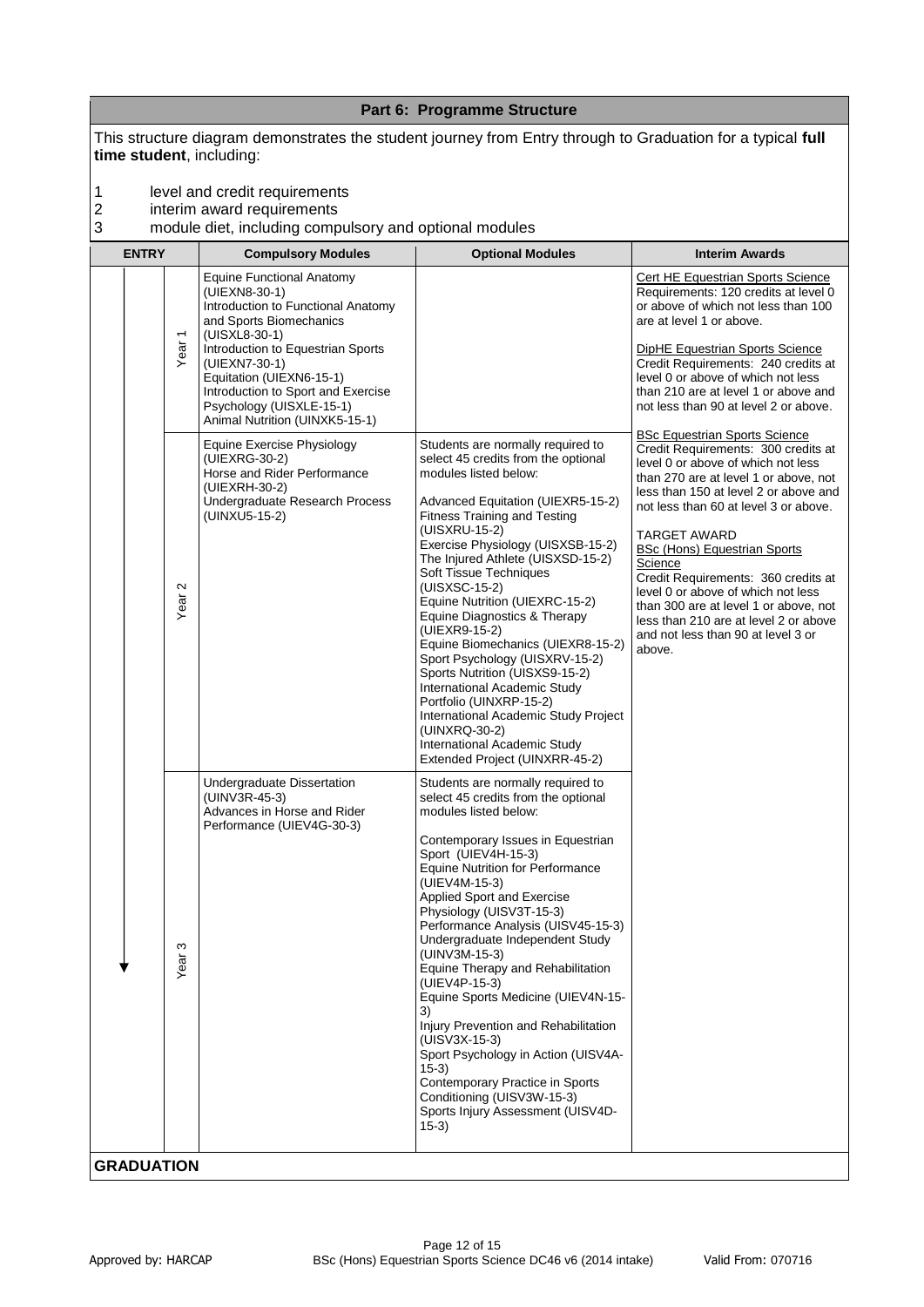# **Part Time:**

There are a number of routes that a part time student can take to graduate, this can be done depending on student requirements, hence production of a specific map will depend on an individual student basis.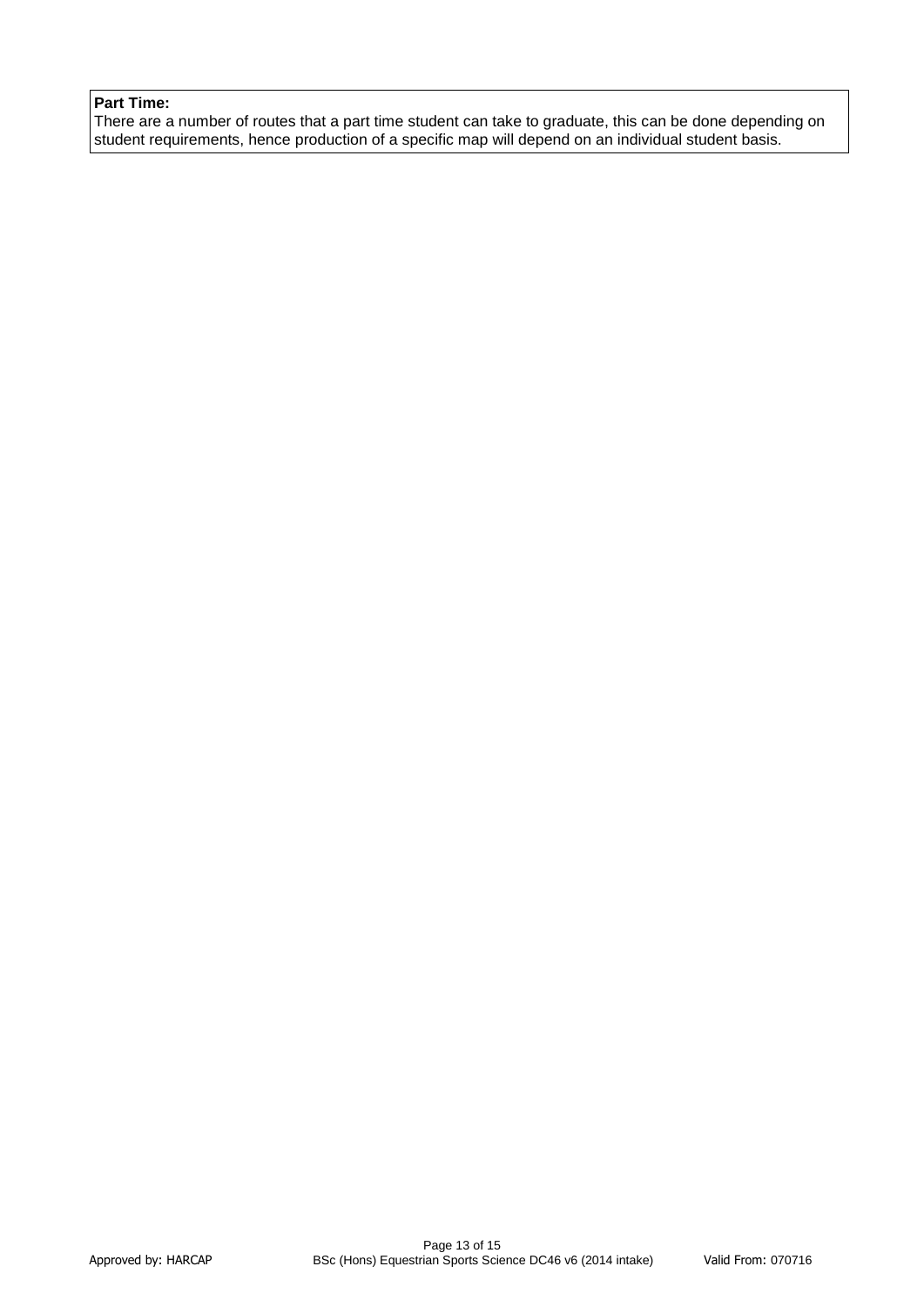# **Part 7: Entry Requirements**

The University's Standard Entry Requirements apply with the following additions/exceptions\*:

Applicants must provide evidence which demonstrates to the University's satisfaction that they can benefit from study at honours degree level and are likely to achieve the required standard. Applicants will have achieved five subjects including English, Mathematics and Science at GCSE grades A-C, or equivalent and current UCAS Tariff Points, or equivalent. Applicants will have achieved tariff points as appropriate for the year of entry, which for the academic year 2013/14 was 280 tariff points.

We also welcome applicants from a diverse range of backgrounds who do not have the entry requirements outlined above. The university will consider applicants on the basis of evidence of personal, professional and educational experience which indicates an applicant's ability to meet the demands of an undergraduate degree programme. Applicants with non-standard entry criteria will be reviewed on an individual basis. This will take the form of an individual interview with members of the programme team and possibly the completion of a set task such as a written assignment.

Applicants whose first language is not English must also gain a minimum IELTS score of 6.0 prior to entry onto the programme.

## **Part 8: Reference Points and Benchmarks**

**QAA Subject Benchmark Statements:**

#### *Agriculture, Forestry, Agricultural Sciences, Food Sciences and Consumer Sciences; Hospitality, Sport, Leisure and Tourism*

Relevant QAA subject Benchmark Statements have informed the characteristics of the subject matter and curriculum development of the programme, the programme learning outcomes and the attributes that a graduate of this programme should be able to demonstrate.

## *Code of Practice for the Assurance of Academic Quality and Standards in Higher Education: Placement Learning (QAA UK Quality Code)*

Has been used to define the minimum level of achievement that students need to achieve to succeed on this programme and achieve the qualification. It has also been used to inform the academic quality of the programme and enhance the quality of the learning opportunities and the assessment methods used to measure achievement on the programme.

# *The Framework for Higher Education Qualifications in England Wales and Northern Ireland (QAA 2008)*

Has been used to ensure that the programme develops students and ensures they meet level 6 criteria ensuring that students are able to evaluate evidence, arguments and assumptions, to reach sound judgements and communicate them effectively.

## *University Teaching and Learning Policies: University of the West of England Learning and Teaching Strategy (2020)*

Have been used to ensure that the quality of learning, teaching and assessment on this programme adheres to the university's frame work of academic regulations, procedures and working practices that enable the assurance of academic standards. The University's Policy on Word Count has also been used to inform the assessment strategy stated in Part 5 of this document and is detailed on the module descriptors.

## *University of the West of England 2020 Strategy*

Has been used in designing this programme to ensure that the programme is: learning-centred; underpinned by sound health and safety practices and informed by research and professional practice; inclusive, flexible and accessible, exemplified in particular by the part-time and accelerated study routes; and, provides a diverse assessment diet. Furthermore, the programme aims to produce graduates who: know and value themselves as open-minded, reflective and inter-dependent learners, and participants, employees, selfemployed professionals and entrepreneurs in global settings and as global citizens; and, reflect on their own learning and practice, who value others as collaborators in their learning and its exchange.

Assessment within the programme: is an integral part of a dynamic learning and teaching process and not separate from it; plays a key part in the rigorous setting and maintaining of academic standards; provides all students with the entitlement to parity of treatment; makes no distinction between different modes of study;